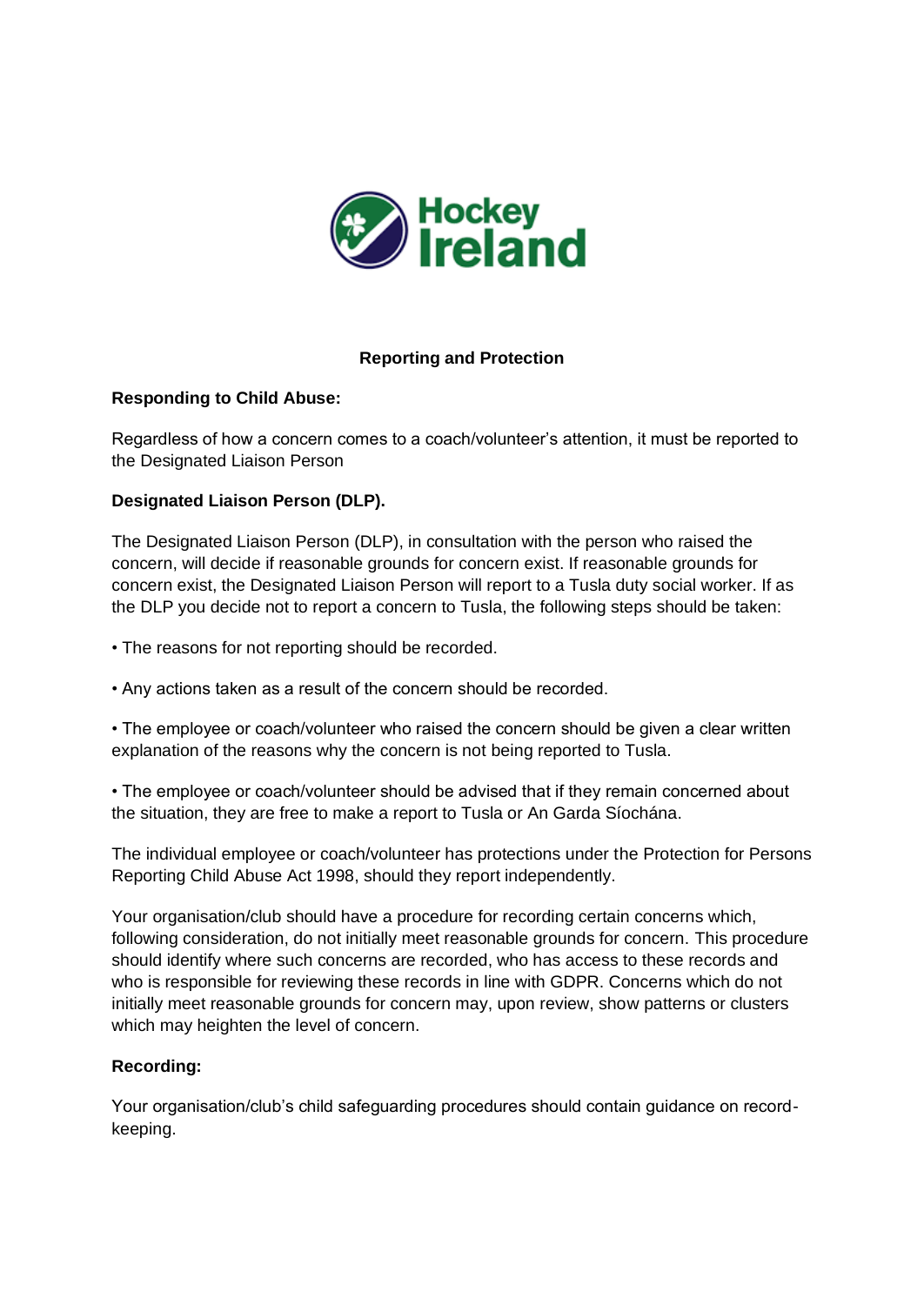• Records should be factual and include details of contacts, consultations and any actions taken.

• All agencies dealing with children must cooperate in the sharing of records with the statutory authorities where a child protection or welfare issue arises.

• Ensure that records on child protection concerns, allegations and disclosures are kept securely and safely within the organisation/club.

• Records should only be used for the purpose for which they are intended.

• Records should only be shared on a need to know basis in the best interests of the child/young person.

- Clearly state who within your organisation/club has access to particular types of records.
- State the location where records are stored.
- Indicate how long the organisation will retain these types of records.

• Child protection records should be updated as required and reviewed regularly by the Designated Liaison Person (DLP).

#### **Reasonable Grounds for concern:**

There are many reasons a coach/volunteer may be concerned about the welfare or protection of a child or young person. Children First: National Guidance for the Protection and Welfare of Children 2017 (ROI) states that "Tusla should always be informed when a person has reasonable grounds for concern that a child may have been, is being, or is at risk of being abused or neglected".

It is important to remember that children/young people are sometimes abused by members of their own family, by peers or by others outside the family environment such as strangers, workers or trusted adults. Children First: National Guidance for the Protection and Welfare of Children 2017 (ROI) lists the following as reasonable grounds for concern:

• Evidence, for example an injury or behaviour, that is consistent with abuse and is unlikely to have been caused in any other way.

- Any concern about possible sexual abuse.
- Consistent signs that a child is suffering from emotional or physical neglect.
- A child saying or indicating by other means that he or she has been abused.
- Admission or indication by an adult or a child of an alleged abuse they committed.

• An account from a person who saw a child being abused.

Wherever appropriate, any issues should be checked with the parents /carers when considering whether a concern exists, unless doing so may further endanger the child or the person considering making the report. The DLP should be able to support this process. It is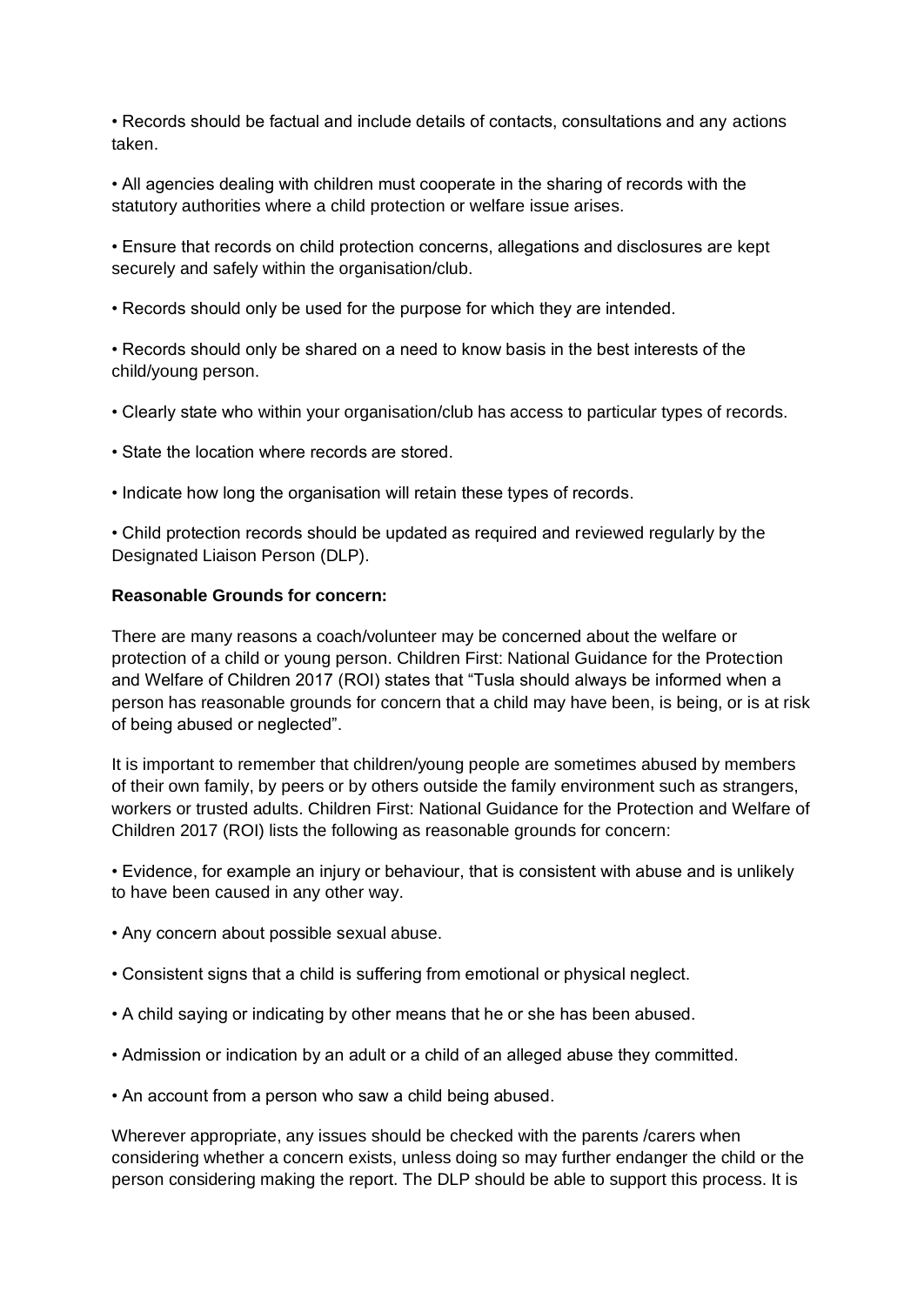important to remember that abuse is not always committed through personal contact with a child or young person, sometimes it is perpetrated through social media or the use of information and communication technology.

### **Responding to a child/young person who discloses abuse:**

A child or young person may disclose to a coach/volunteer that they have been or are being harmed or abused. Children/ young people will often have different ways of communicating that they are being abused. If a child or young person hints at or tells a coach/volunteer that he or she is being harmed by someone, be it a parent/carer, another adult or by another child/young person (peer abuse), it should be treated in a sensitive way.

Remember, a child/young person may disclose abuse to you as a trusted adult at any time during your work with them. It is important that you are aware and prepared for this.

- Be as calm and natural as possible.
- Remember that you have been approached because you are trusted and possibly liked.
- Do not panic.
- Be aware that disclosures can be very difficult for the child/young person.

• Remember, the child or young person may initially be testing your reactions and may only fully open up over a period of time.

• Listen to what the child/young person has to say. Give them the time and opportunity to tell as much as they are able and wish to.

• Do not pressurise the child/young person. Allow him or her to disclose at their own pace and in their own language.

- Conceal any signs of disgust, anger or disbelief.
- Accept what the child or young person has to say false disclosures are very rare.
- It is important to differentiate between the person who carried out the abuse and the act of abuse itself.

• It may be necessary to reassure the child/young person that your feelings towards him or her have not been affected in a negative way as a result of what they have disclosed.

• Reassure the child/young person that they have taken the right action in talking to you.

#### **When asking questions:**

• Questions should be supportive and for the purpose of clarification only.

• Avoid leading questions, such as asking whether a specific person carried out the abuse.

• You should also avoid asking about intimate details or suggesting that something else may have happened other than what you have been told.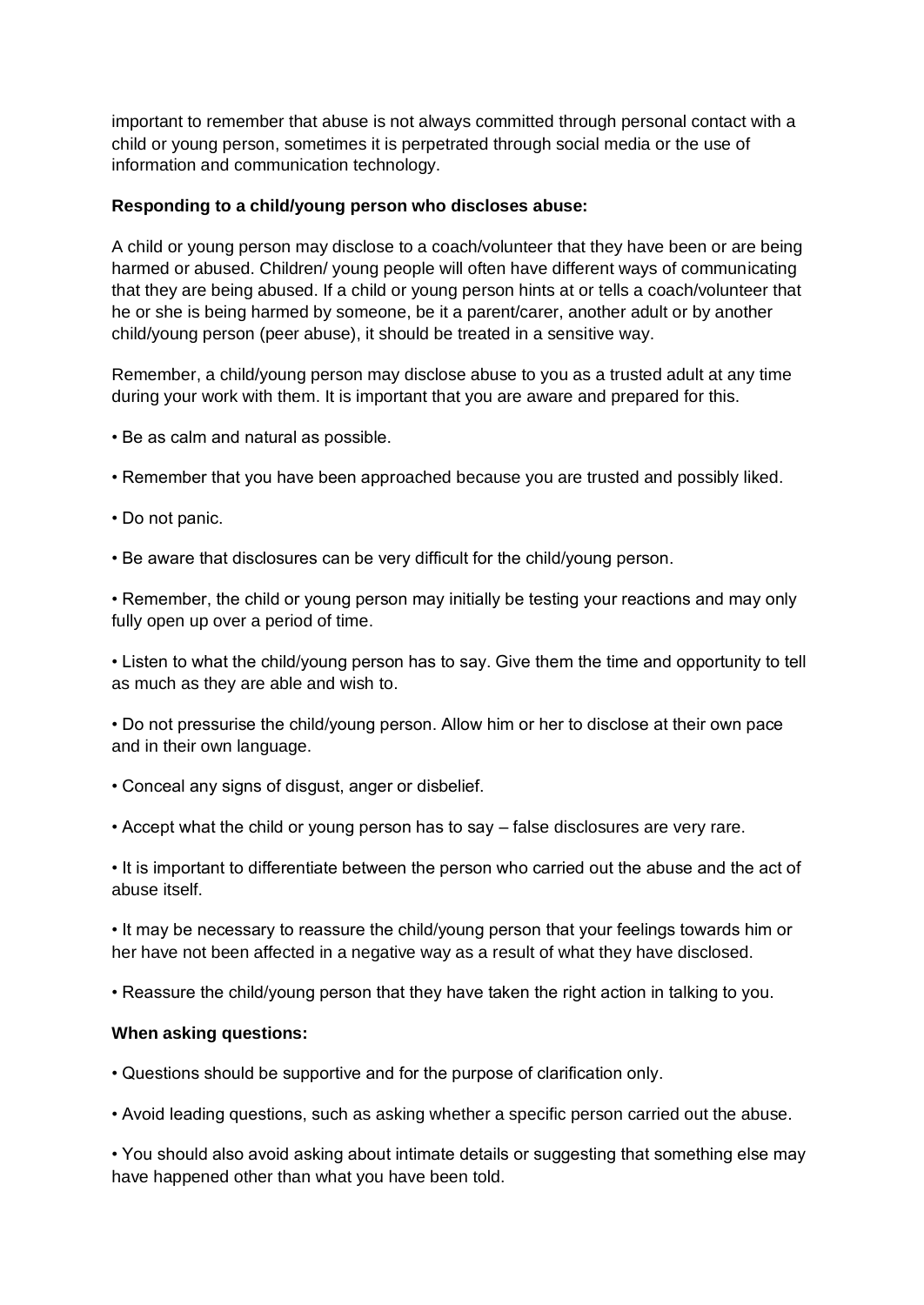# **Confidentiality:**

It is essential that there is a clear understanding of professional and legal responsibilities with regard to confidentiality and the exchange of information. Your organisation/club child safeguarding procedures should include a statement on confidentiality.

Below are the key points your organisation/club should consider in terms of confidentiality:

• Where child protection and welfare concerns arise, information must be shared on a 'need to know' basis in the best interest of the child/young person with the relevant statutory authorities and with parents/guardians.

• No undertakings regarding secrecy can be given. Those working with children/young people and families and in adult services should make this clear to parents /guardians and to the child/young person.

• The proportionate provision of information to the statutory agencies necessary for the protection of a child is not a breach of confidentiality or data protection.

• Parents /guardians and children/young people have a right to know if personal information is being shared, unless doing so could put the child/young person at further risk or may put the reporter at risk.

## **Reporting concerns about a Child**

All organisations /clubs should have procedures in place for reporting any concerns about the welfare or protection of a child that arise. You should make sure the procedures are available and followed by all staff members, volunteers, and individuals undertaking work experience or internships within your organisation. Procedures for your staff and volunteers on reporting concerns should include:

Seeking advice and guidance: Who to pass the concern to – who the worker/volunteer consults with and reports the concern to internally, i.e. the Designated Liaison Person. (Link needed)

Reasonable grounds for concern: The responsibility of staff and volunteers to report to Tusla using the Report Form (available on the Tusla website: www.tusla.ie) where reasonable grounds for concern exist - https://www.tusla.ie/ children-first/individuals-working-withchildren-and-young- people/how-do-i-report-a- concern-about-a-child/

Informal consultation: The process for seeking advice and guidance from the Tusla social work office in the child/young person's area when the Designated Liaison Person (DLP) or coach/volunteer is unsure whether a report should be made.

How to report a concern: Procedures for non-mandated and mandated persons and contact details for the designated liaison person, should be displayed within your organisation/club. It is the DLP's responsibility to complete the Child Protection and Welfare Report Form and to forward it without delay to the Tusla Duty Social Worker by registered post under confidential cover. Reports can also be made on Tusla's secure web portal.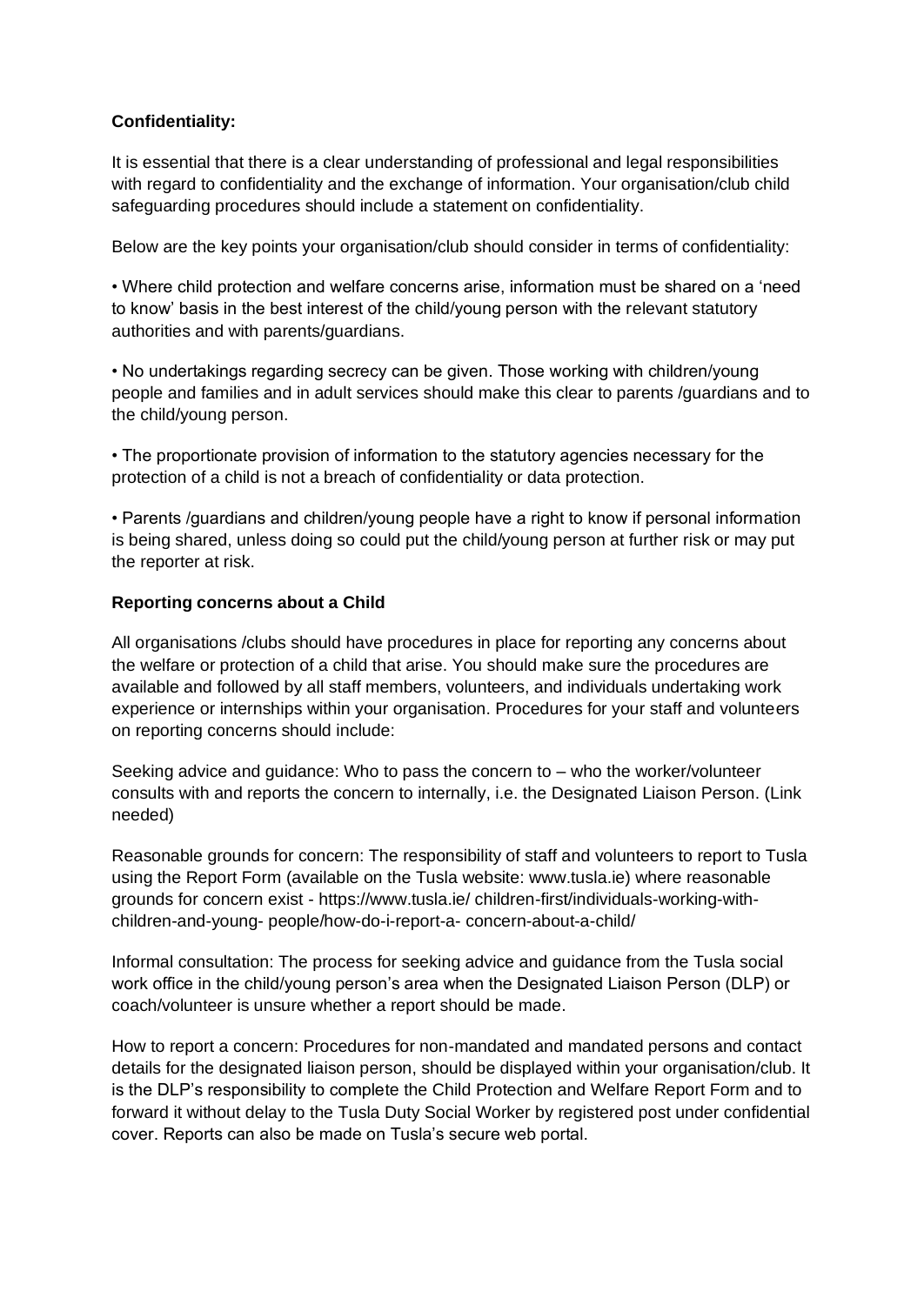Allegations of abuse by a child: where the person allegedly causing harm to a child is another child (peer abuse), reports should be made to Tusla for both children.

Guidance on dealing with adult disclosures of child abuse: Retrospective Abuse Report form is required when reporting any concerns about retrospective abuse - https:// www.tusla.ie/children-first/publications-and- forms/

Immediate risk to a child: The steps to be taken where an immediate risk to a child is believed to exist.

Recording: Guidance on how the details of the concern and the actions taken are to be recorded. link

Talking to parents/carers: The process for discussing a concern with parents /carers before reporting and the circumstances in which this is not advised, as it may further endanger the child or the person making the report. You do not need to inform the family that a report is being made, if by doing so the child will be placed at further risk or in cases where the family's knowledge of the report could impair Tusla's ability to carry out an assessment. Also, it is not necessary to inform the family if the person making the report reasonably believes it may place them at risk of harm from the family.

Cases not reported to Tusla: The process for recording both the reasons for the decision and any actions taken.

Information for mandated persons: If your organisation employs mandated persons, your reporting procedure should state clearly that mandated persons must report concerns of harm above a particular threshold under the Children First Act 2015. Refer them to chapter 3 of Children First: National Guidance for the Protection and Welfare of Children 2017 (ROI). It should also specify (a) whether persons are expected to make their mandated report jointly with the designated liaison person and (b) whether mandated persons must provide a copy of their mandated report to their employer.

Responsibilities of a Mandated Person – your organisation/ club need to establish whether you have any Mandated persons as prescribed under the Children First Act 2015 (ROI) schedule 2. These Mandated persons should be made aware of their responsibilities to report child protection and welfare concerns that reach or exceed the threshold for 'harm' as defined in the Act.

A Mandated Person has a statutory obligation to report mandated concerns to Tusla, they cannot discharge this duty to the DLP. However they may make a report jointly with another person, whether the other person is a mandated person or not. In effect, this means that a mandated person can make a joint report with a designated liaison person.

All records and copies of child protection and welfare concerns should be held securely by the DLP. Reporting to Statutory Authorities:

You should always inform Tusla if you have reasonable grounds for concern that a child may have been, is being, or is at risk of being abused or neglected. You can find details of who to contact to discuss your concern on the Tusla website. If your concern does not reach the threshold for mandated reporting, but you feel it is a reasonable concern about the welfare or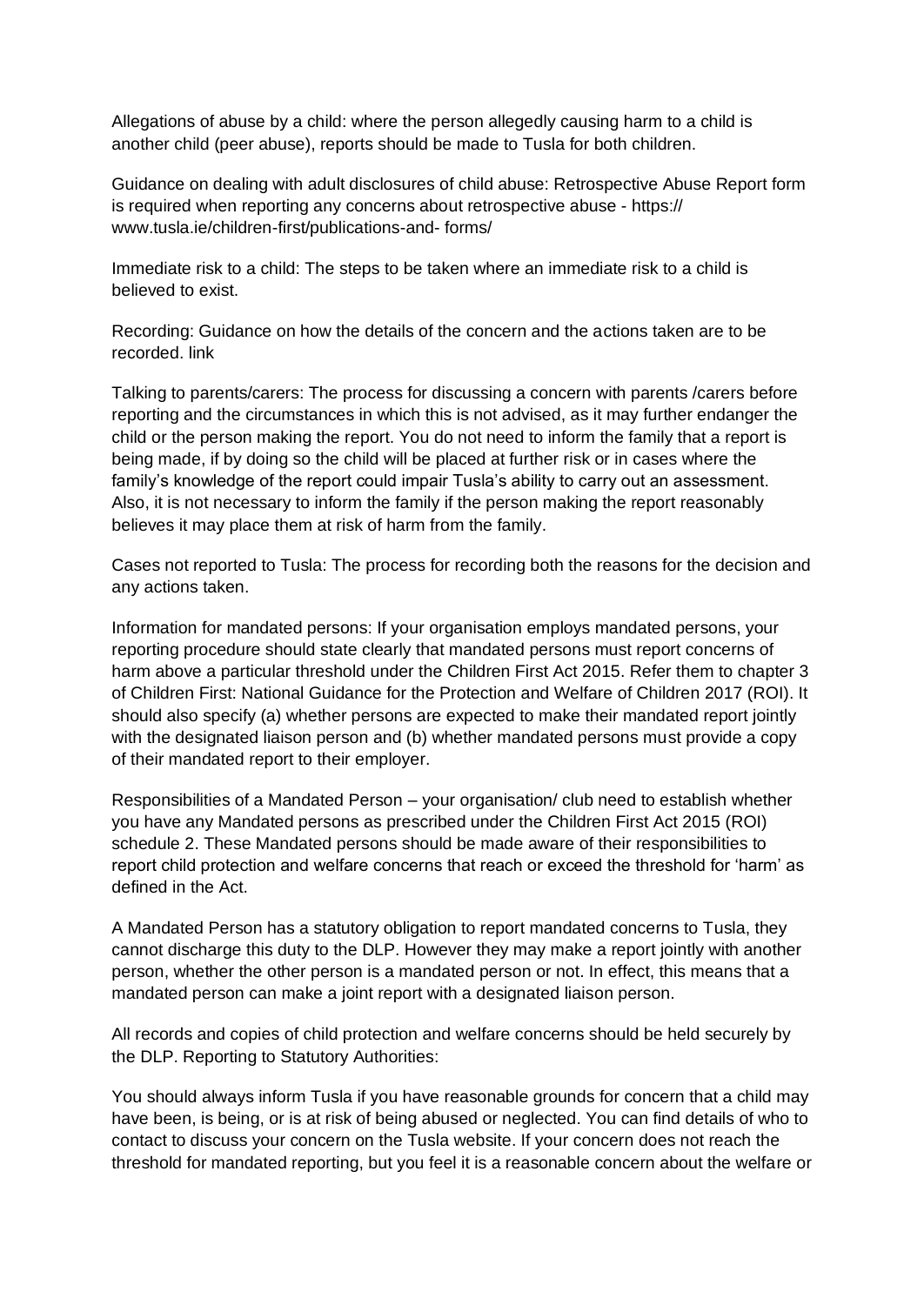protection of a child, you should report it to Tusla under Children First: National Guidance for the Protection and Welfare of Children 2017 (ROI).

Procedure for the management of allegation of abuse against a coach or volunteer. Reporting to Statutory Authorities (contd.):

Each organisation/club should have agreed procedures to be followed in cases of alleged child abuse against a coach/ volunteer. If such an allegation is made, three steps should be taken:

- Responding to allegations of abuse made against a coaches /volunteers.
- Reporting allegations of abuse made against coaches / volunteers to Tusla.
- Internal procedures for dealing with the coach/volunteer should to be clearly outlined.

### **Responding to allegations of abuse made against coaches/volunteer:**

An allegation of abuse may relate to a person who works with children who has:

- Behaved in a way that has or may have harmed a child/ young person;
- Possibly committed a criminal offence in relation to a child/young person;

• Behaved towards a child/young person or children/young people in a way that indicates they may pose a risk of harm to a child/young person;

• Behaved in a way that is contrary to the club/sports organisation code of behaviour for coaches & volunteers;

• Behaved in a way that is contrary to professional practice guidelines.

If an allegation is made against a coach/volunteer in your organisation/club you must ensure that everyone involved is dealt with appropriately and in accordance with the organisation/club guiding principles and child safeguarding procedures, the rules of natural justice and any relevant employment law. The organisation/club has a dual responsibility in respect of both the child/young person and the coach/volunteer. There are two separate procedures to be followed:

• The reporting procedure to Tusla in respect of the child/ young person and the alleged abuser;

• The internal personnel procedure for dealing with a coach/ volunteer.

Each club/sports organisation should have agreed procedures to be followed in cases of alleged child abuse against Sports Leaders. If such an allegation is made, two steps should be taken:

- The reporting procedure.
- The procedure for dealing with the Sports Leader.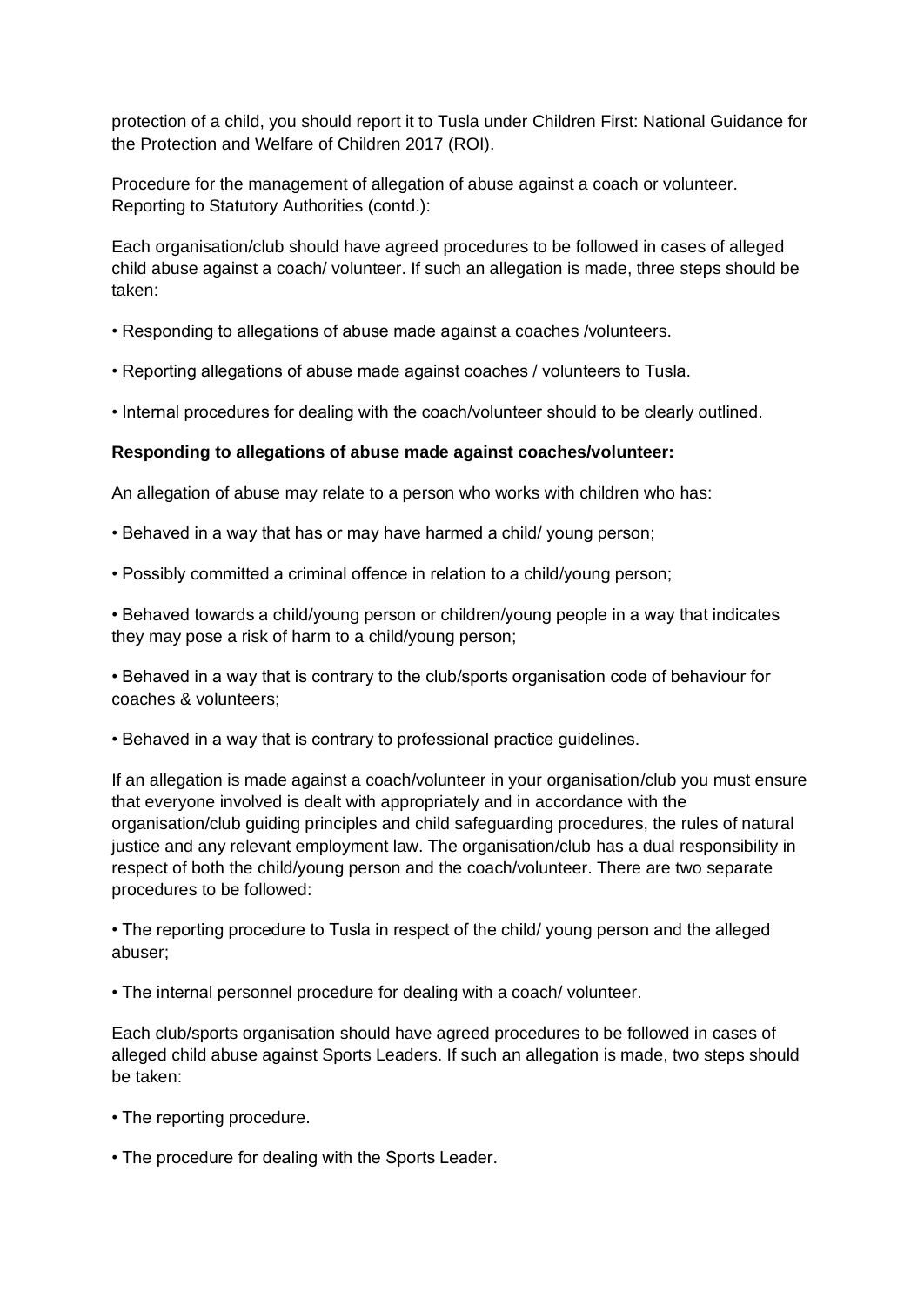## **Special Considerations**

The following points should be considered:

• the safety of the child making the allegation and any others who are/may be at risk should be ensured and this should take precedence over any other consideration. In this regard, the sports club/organisation should take any necessary steps which may be immediately necessary to protect children

• if a Sports Leader is the subject of the concern s/he should be treated with respect and fairness.

### **Steps to be taken within the Sports Organisation**

Where reasonable grounds for concern exist the following steps should be taken by the club/organisation:

• advice should be sought from the local duty social worker with regard to any action by the club deemed necessary to protect the child/children who may be at risk.

• the matter should be reported to the local statutory authorities following the standard reporting procedure outlined above

• in the event that the concern is connected to the actions of a Sports Leader in the club, the Sports Leader involved in the concern should be asked to stand aside pending the outcome of any investigation by the Statutory Authorities.

• It is advisable that this task be undertaken by a senior office holder other than the designated liaison person/club children's officer who takes the responsibility for reporting.

When the Sports Leader is being privately informed by the senior officer of a) the fact that an allegation has been made against him/her and b) the nature of the allegation, s/he should be afforded an opportunity to respond. His /her response should be noted and passed on to the statutory authorities.

All persons involved in a child protection process (the child, his /her parents /carers, the alleged offender, his/her family, Sports Leaders) should be afforded appropriate respect, fairness, support and confidentiality at all stages of the procedure.

Once the criminal process is completed, employers should consider the need to examine whether there are grounds for disciplinary proceedings for misconduct. The fact that the alleged abuser has not been prosecuted or has been found not guilty does not mean that such proceedings are not necessary or feasible.

Internal procedures for dealing with a coach/volunteer should to be clearly outlined

In the context of an allegation of abuse against a coach/ volunteer, the organisation/club disciplinary procedures should ensure that fair procedure is followed and take account of the employment contract/membership guidelines as well as the rules of natural justice. The following points should be incorporated into the procedure: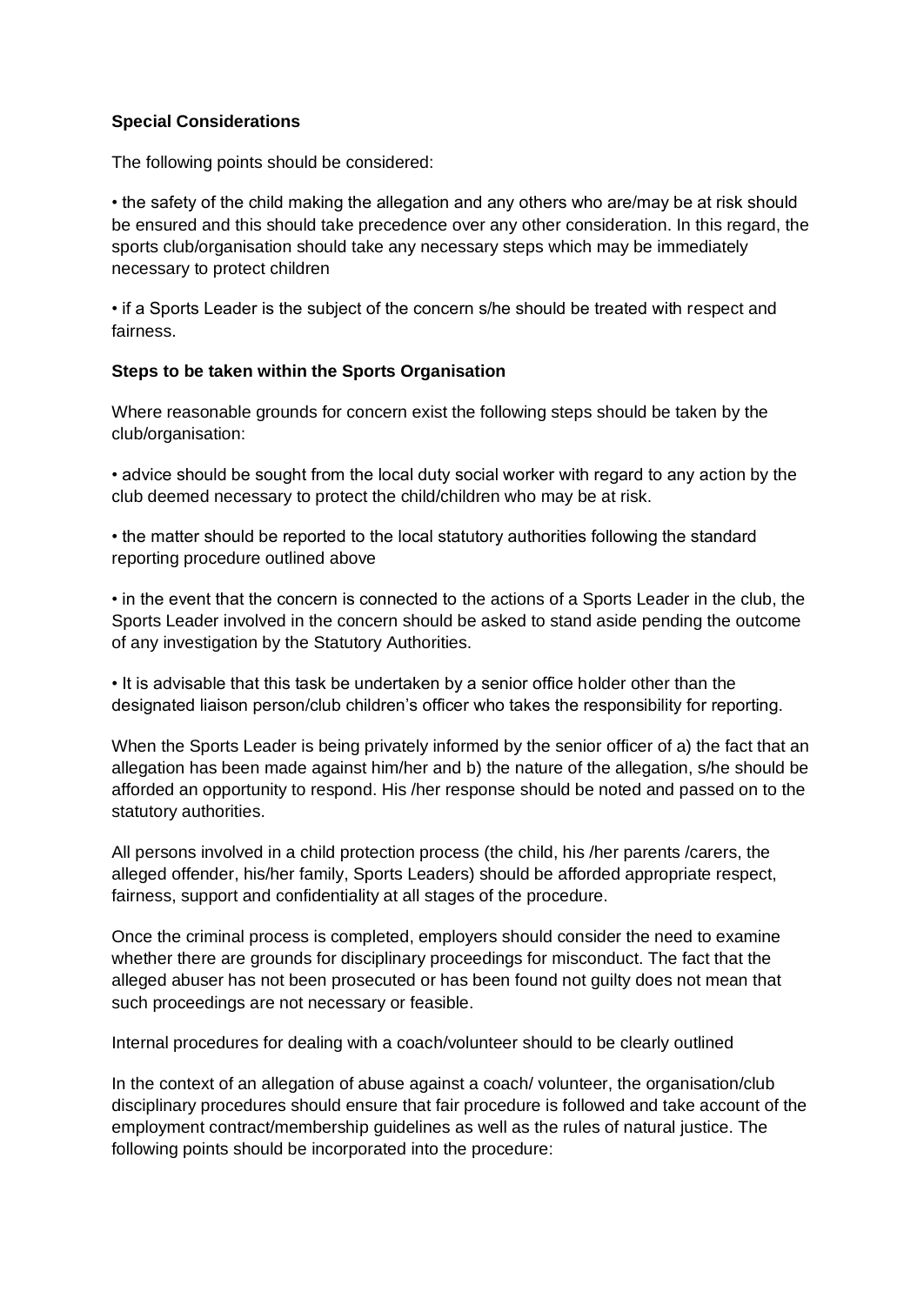• In making an immediate decision about the coach/ volunteer's presence in the organisation/club, the Chairperson should as a matter of urgency take any measures necessary to protect the child/young person. These should be proportionate to the level of risk to the child/young person; 'protective measures' do not presume guilt.

• The Chairperson should privately inform the coach/ volunteer that an allegation has been made against him or her and the nature of the allegation.

• The coach/volunteer should be afforded an opportunity to respond.

• The Chairperson should note the response from the coach/ volunteer and pass on this information if making a formal report to Tusla.

• The coach/volunteer should be offered the option to have representation at this stage and should be informed that any response may be shared with Tusla.

• While Tusla will not provide advice on employment matters, advice and consultation with regard to risk to children/ young people can be sought from the local Tusla social work office.

• The Chairperson should ensure that actions taken by the organisation/club do not undermine any investigations or assessments undertaken by Tusla or An Garda Síochána. The organisation/club should liaise closely with the investigating bodies to ensure this.

Once the statutory process is completed, the organisation/club should consider the need to examine whether there are grounds for disciplinary proceedings for misconduct. The fact that the alleged abuser has not been prosecuted or has been found not guilty does not mean that such proceedings are not necessary or feasible

### **Categories of Abuse:**

Children First: National Guidance for the Protection and Welfare of Children 2017 (ROI) defines four categories of abuse: neglect, emotional abuse, physical abuse and sexual abuse. A child/young person may be subjected to one or more forms of abuse at any given time.

When working with children/young people it is important to be aware of the four categories of abuse these are as follows:

### **Neglect:**

Child neglect is the most frequently reported category of abuse, both in Ireland and internationally. Ongoing chronic neglect is recognised as being extremely harmful to the development and well-being of the child and may have serious long-term negative consequences.

Neglect occurs when a child does not receive adequate care or supervision to the extent that the child is harmed physically or developmentally. It is generally defined in terms of an omission of care, where a child's health, development or welfare is impaired by being deprived of food, clothing, warmth, hygiene, medical care, intellectual stimulation or supervision and safety.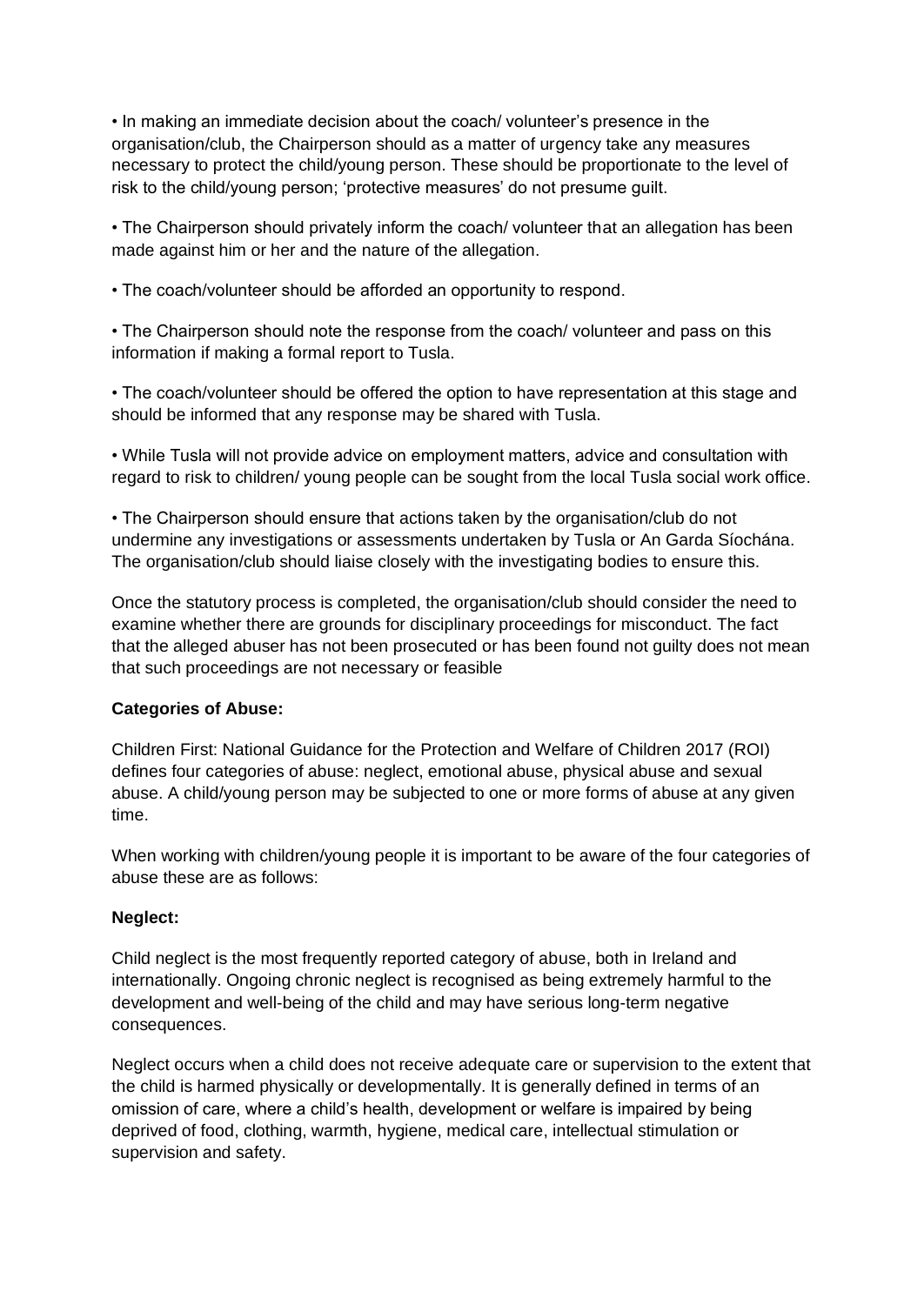## **Emotional Abuse:**

Emotional abuse is the systematic emotional or psychological ill-treatment of a child as part of the overall relationship between a caregiver and a child. Once-off and occasional difficulties between a parent/carer and child are not considered emotional abuse. Abuse occurs when a child's basic need for attention, affection, approval, consistency and security are not met, due to incapacity or indifference from their parent or caregiver.

# **Physical Abuse:**

Physical abuse is when someone deliberately hurts a child physically or puts them at risk of being physically hurt. It may occur as a single incident or as a pattern of incidents. A reasonable concern exists where the child's health and/ or development is, may be, or has been damaged as a result of suspected physical abuse. Physical abuse can include the following:

- Physical punishment.
- Beating Slapping, hitting or kicking.
- Pushing Shaking or throwing.
- Pinching Biting, choking or hair-pulling.
- Use of excessive force in handling.
- Deliberate poisoning.
- Suffocation.
- Fabricated/induced illness.
- Female genital mutilation.

## **Sexual Abuse:**

Sexual abuse occurs when a child is used by another person for his or her gratification or arousal, or for that of others. It includes the child being involved in sexual acts (masturbation, fondling, oral or penetrative sex) or exposing the child to sexual activity directly or through pornography.

NB: If you require further information on any of the categories of abuse listed above please consult Children First Guidance directly via the following link: https://www.tusla.ie/uploads/ content/Children\_First\_National\_Guidance\_2017.pdf

### **Signs of Abuse:**

If you are dealing with children, you need to be alert to the possibility that a welfare or protection concern may arise in relation to children you come in contact with. A child needs to have someone they can trust in order to feel able to disclose abuse they may be experiencing. They need to know that they will be believed and will get the help they need. Without these things, they may be vulnerable to continuing abuse.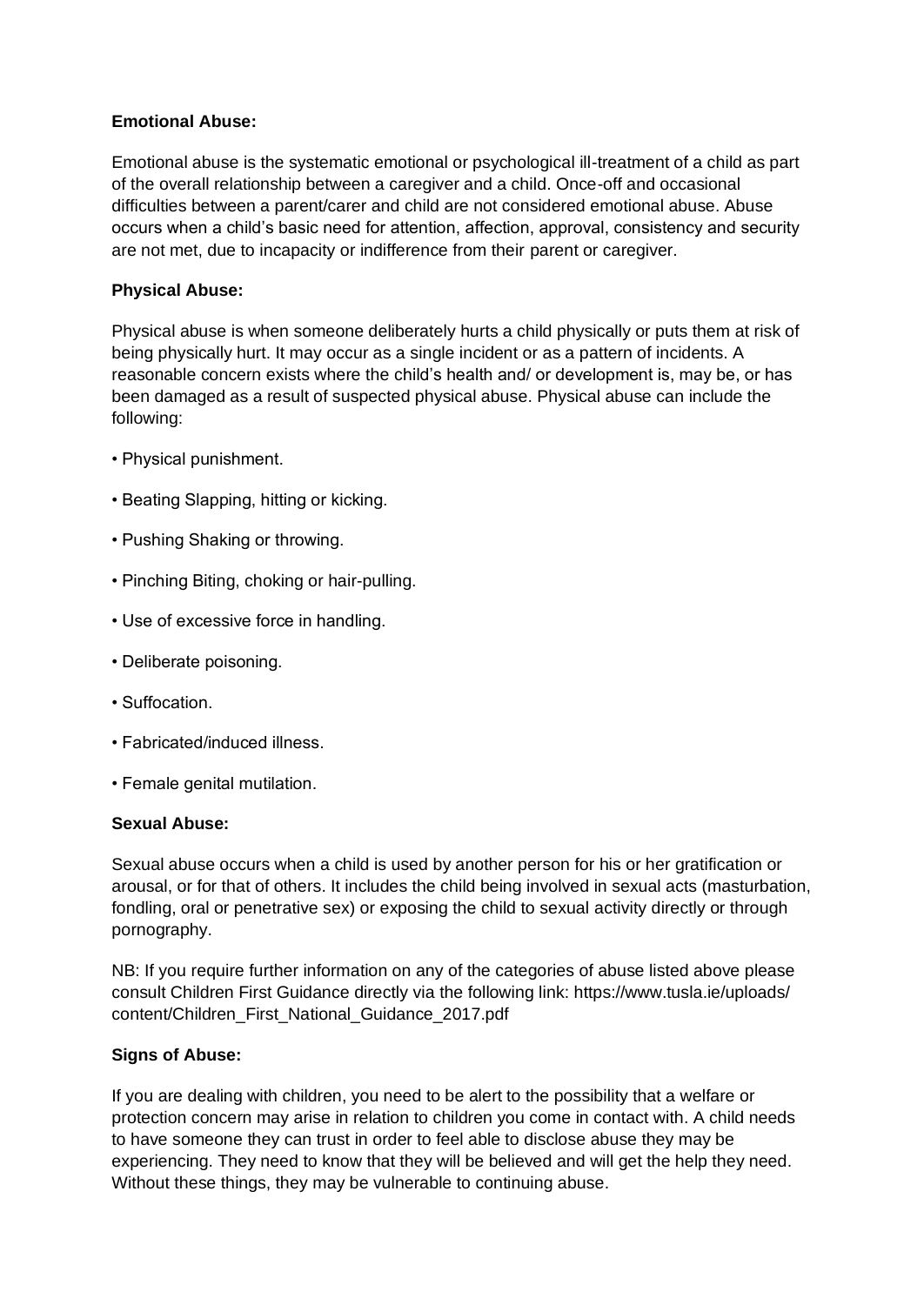Some children may be more vulnerable to abuse than others. Also, there may be particular times or circumstances when a child may be more vulnerable to abuse in their lives. In particular, children with disabilities, children with communication difficulties, children in care or living away from home, or children with a parent or parents with problems in their own lives may be more susceptible to harm.

The following list is intended to help your organisaton/club identify the range of issues in a child's life that may place them at greater risk of abuse or neglect. It is important for you to remember that the presence of any of these factors does not necessarily mean that a child in those circumstances or settings is being abused.

# **Parent/Carer Factors:**

- Drug and alcohol misuse.
- Addiction, including gambling.
- Mental health issues.
- Parental disability issues, including learning or intellectual disability.
- Conflictual relationships.
- Domestic violence.
- Adolescent parents.

### **Child Factors:**

- Age.
- Gender.
- Sexuality.
- Disability.
- Mental health issues, including self-harm and suicide.
- Communication difficulties.
- Trafficked/Exploited.
- Previous abuse.
- Young carer.

### **Community Factors:**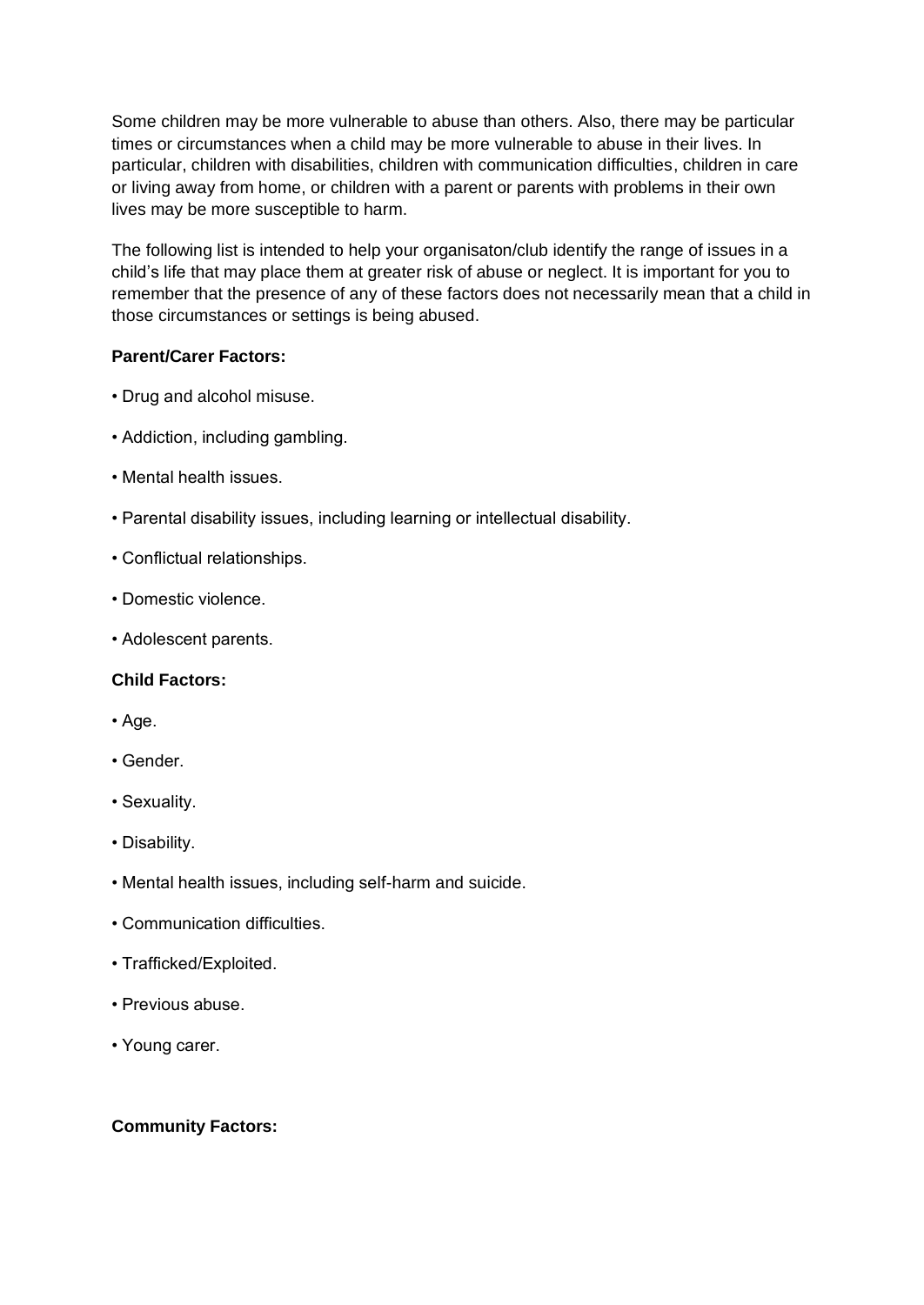Cultural, ethnic, religious or faith-based norms in the family or community which may not meet the standards of child welfare or protection required in this jurisdiction.

# **Culture-specific practices, including:**

- Female genital mutilation.
- Forced marriage.
- Honour-based violence.
- Radicalisation.

### **Environmental factors:**

• Housing issues.

• Children who are out of home and not living with their parents, whether temporarily or permanently.

- Poverty/Begging.
- Bullying.
- Internet and social media-related concerns

## **Poor motivation or willingness of parents/guardians to engage:**

- Non-attendance at appointments.
- Lack of insight or understanding of how the child is being affected.
- Lack of understanding about what needs to happen to bring about change.
- Avoidance of contact and reluctance to work with services.
- Inability or unwillingness to comply with agreed plans.

You should consider these factors as part of being alert to the possibility that a child may be at risk of suffering abuse and in bringing reasonable concerns to the attention of Tusla

### **Statutory Contacts Republic of Ireland & Northern Ireland**

### **TUSLA-Child & Family Agency**

If in the Republic of Ireland and you have any concerns about a child you should report it to the Child & Family Agency please see website for contact details http://www.tusla.ie/ services/child-protection- welfare/contact-a-social-worker/

Any query or concern in relation to children out of hours should be reported immediately to An Garda Siochana